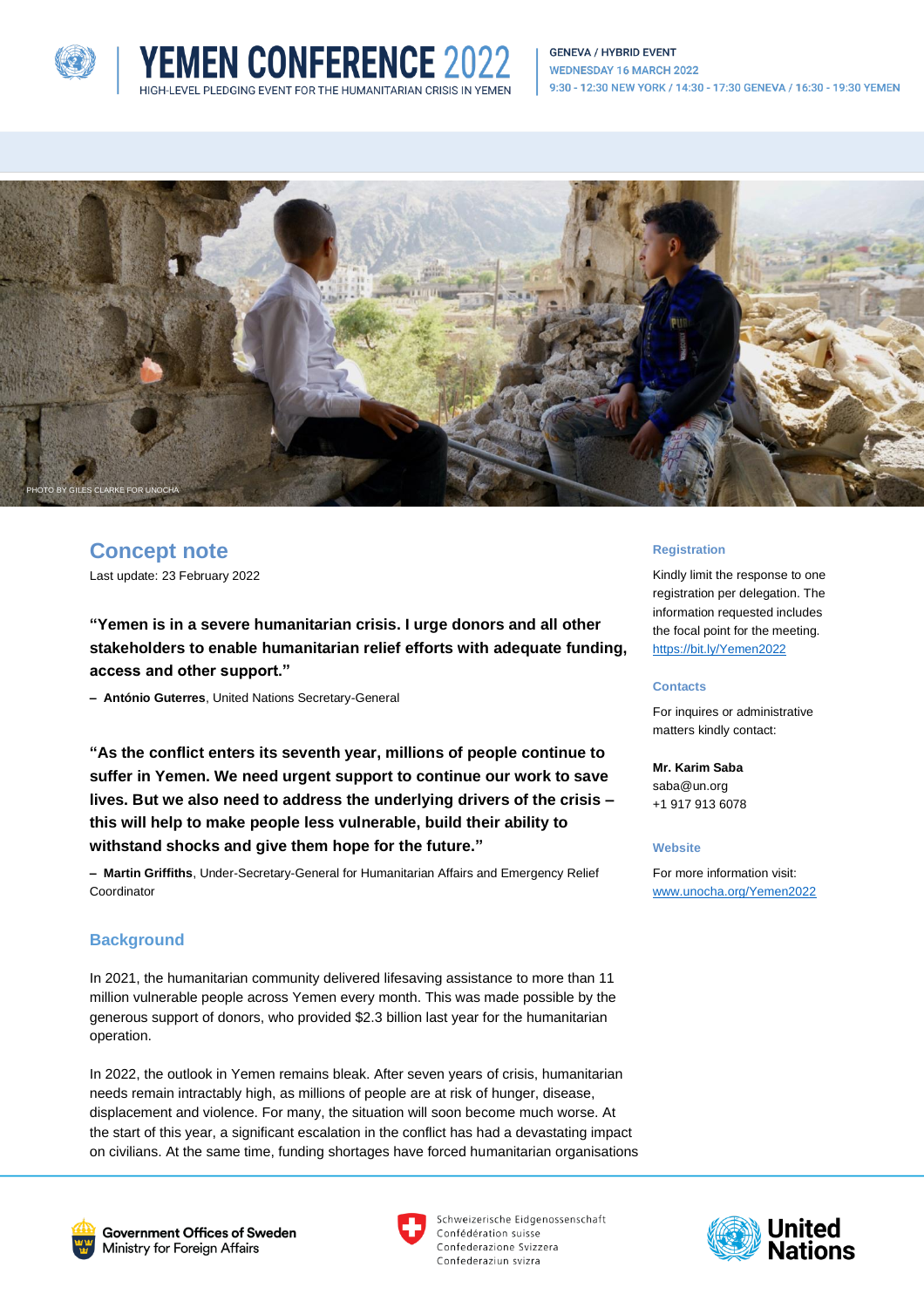

to cut lifesaving aid. As of January 2022, two-thirds of major UN aid programmes have been reduced or closed due to funding shortages. This has left millions without access to vital assistance, with further cuts on the way in the coming weeks unless urgent funding is received.

**YEMEN CONFERENCE 2022** 

While essential, the humanitarian response alone cannot sustainably scale back suffering or solve this crisis. In addition to supporting the ongoing aid operation, the international community must address the underlying drivers of humanitarian needs. A lot can be done in this regard, even in the context of the ongoing conflict, including measures to tackle the country's deteriorating economy and its collapsing basic services. Over time, this will help reduce humanitarian needs – and with it, the size of the aid operation. Even more importantly, such actions would represent critical investments in Yemenis' self-sufficiency and create better and more stable conditions for people's well-being, development and dignity.

# **Objectives:**

This year, the high-level pledging event will seek the support of the international community in four priority areas:

- 1. **Raise awareness of the severe humanitarian crisis in Yemen and the ongoing aid operation:**  Humanitarian needs in 2022 are expected to continue at a high level, with the most vulnerable communities – including women and girls – carrying the heaviest burden. In 2021, aid agencies reached more than 11 million people each month. This year, the humanitarian community will continue to do everything it can to reach those most vulnerable with the assistance they need, including working with all stakeholders to ensure principled aid delivery across the country.
- 2. **Protect the gains made in 2021** by providing flexible, balanced, early and strong support for the humanitarian response, including through financing tools such as the Yemen Humanitarian Fund and the Central Emergency Response Fund. Substantial and urgent funding will prevent the risk of large-scale programme stoppages, including in critical areas such as food security, water and sanitation, protection, healthcare, nutrition, education and support to IDPs, migrants and refugees.
- 3. **Rally support for measures to address the underlying drivers of humanitarian needs:** The collapse of Yemen's economy and basic services – which stem from the ongoing conflict – are the main drivers of humanitarian needs in Yemen. A new UN economic framework provides a roadmap of measures that the international community can undertake to immediately support the stabilisation of the economy, improve agricultural production and reduce food insecurity. Efforts to restore and preserve existing basic services – including healthcare, education, water networks, livelihoods, and social protection – are also needed to strengthen people's resilience, reduce humanitarian needs, and rely on humanitarian assistance.
- **4. Call for an end to the conflict:** While there are many significant and decisive measures that the international community can pursue in the context of the ongoing conflict, the humanitarian crisis will almost certainly continue on a large scale without an end to the fighting. Further efforts are needed to influence the parties to the conflict to agree to a nationwide ceasefire and return to the negotiating table.

# **Event**

The Governments of Sweden and Switzerland, and the United Nations are convening a virtual High-Level Pledging Event for the Humanitarian Crisis in Yemen.

The event will take place on **Wednesday, 16 March 2021**, in a **hybrid format**. The working languages for this High-Level Event will be **Arabic** and **English**. Interpretation will be available in both languages.

**More information regarding the format and technical requirements of the hybrid meeting will be shared in due course with registered participants.**